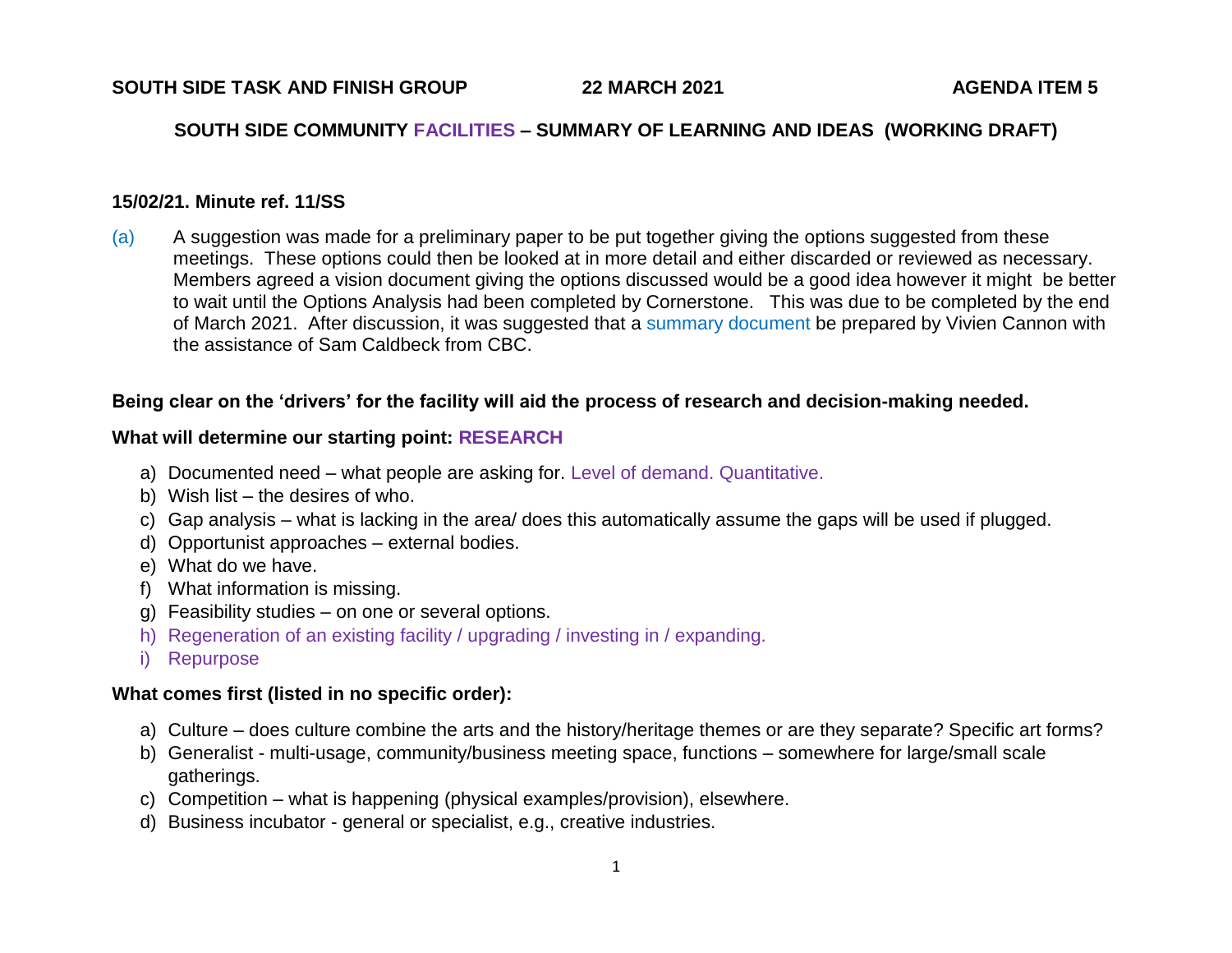e) What available research is there – have ideas been tested.

#### **Do we work from a starting point of:**

- a) Agreed use/ purpose.
- b) Agreed financial package where is money coming from / which of the desire list could be separately and commercially funded given the demand.
- c) Agreed building footprint (available land space).

### **What is the expectation for addressing the cultural needs of the Town – if the cultural offer is the theme:**

- a) One large cultural venue.
- b) Hub and spoke linking existing venues under one umbrella of culture and ensuring each specialism, (want or need), is covered by one of the venues within the Town. (Cultural Strategy)

#### **Who will own / run the facility?**

- a) CBC or LLTC ownership.
- b) Outsourced management or in-house.

Different ownership models may need to be explored. May depend on whether there is a permanent hirer – tenancies, or bookings, etc. For example, a cultural venue may be operated separately to a community hall. (Community hall could be joined with Council office facilities).

# **Public Consultation:**

- a) When.
- b) Who leads.
- c) What on how many stages.

#### **Considerations:**

| .<br>Specifications<br>omments<br>- ON<br>CUONS<br>. U I |
|----------------------------------------------------------|
|----------------------------------------------------------|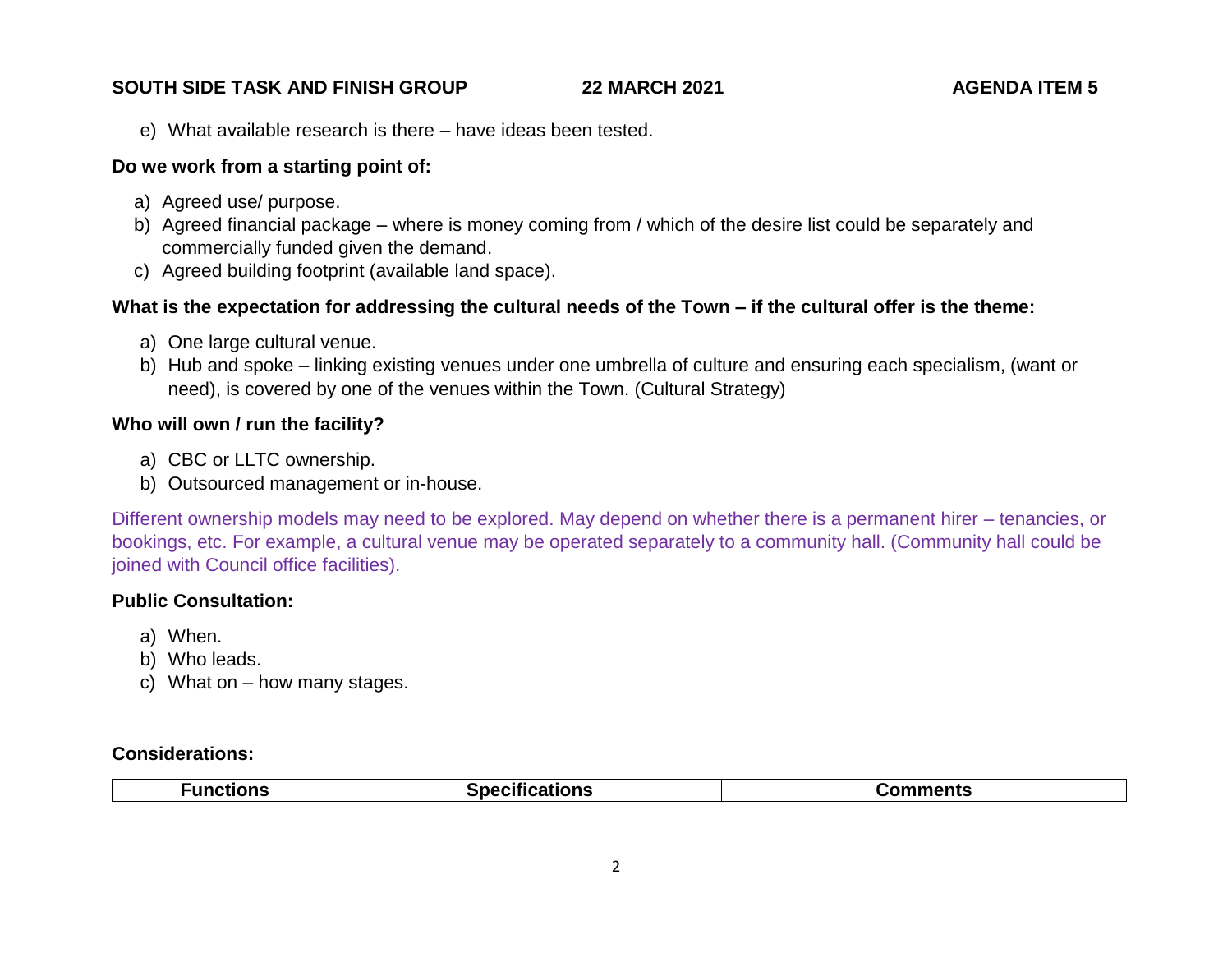| Facility basics/<br>essentials | Access – Disability standards to all<br>$\bullet$<br>areas - ramps, hearing loops, lifts to<br>other floors, changing places facility.<br>Environmental standards -<br>incorporate renewable energy use,<br>e.g., solar panels, heating systems,<br>etc.<br>Communications - internet enabled /<br>public access to Wi-Fi<br>Storage - general.<br>Security systems - CCTV, alarms. | Core infrastructure and services needed<br>regardless of agreed final use.<br>To what extent do we want it to be 'green' $- a$<br>statement building or happy to compromise? |
|--------------------------------|-------------------------------------------------------------------------------------------------------------------------------------------------------------------------------------------------------------------------------------------------------------------------------------------------------------------------------------------------------------------------------------|------------------------------------------------------------------------------------------------------------------------------------------------------------------------------|
| Journey access                 | Bus routes - evening/ weekend<br>$\bullet$<br>timetables<br>Parking<br>$\bullet$                                                                                                                                                                                                                                                                                                    | Will public transport need to be invested in to<br>assist access?<br>Will more parking be needed?<br>Establish links with rail provider.                                     |
| Utilities / services           | Electric<br>$\bullet$<br>Water<br>Gas?<br>$\bullet$<br>Waste<br>Personal hygiene waste<br>$\bullet$<br>Cleaning<br>$\bullet$<br>Maintenance<br>WiFi - broadband<br><b>Phone lines</b><br>$\bullet$<br>Security systems/ call out services.<br>$\bullet$<br>IT / Photocopy $-$ kit and<br>$\bullet$<br>maintenance.                                                                  | All contracts or in house, e.g., cleaner/<br>maintenance?<br>Green energy suppliers/ systems?                                                                                |
| Specialist needs:              | Sprung floor - dance hall / practice<br>studio.<br>Natural light sources - fine arts.                                                                                                                                                                                                                                                                                               | These will be determined once the key usage<br>themes are agreed.                                                                                                            |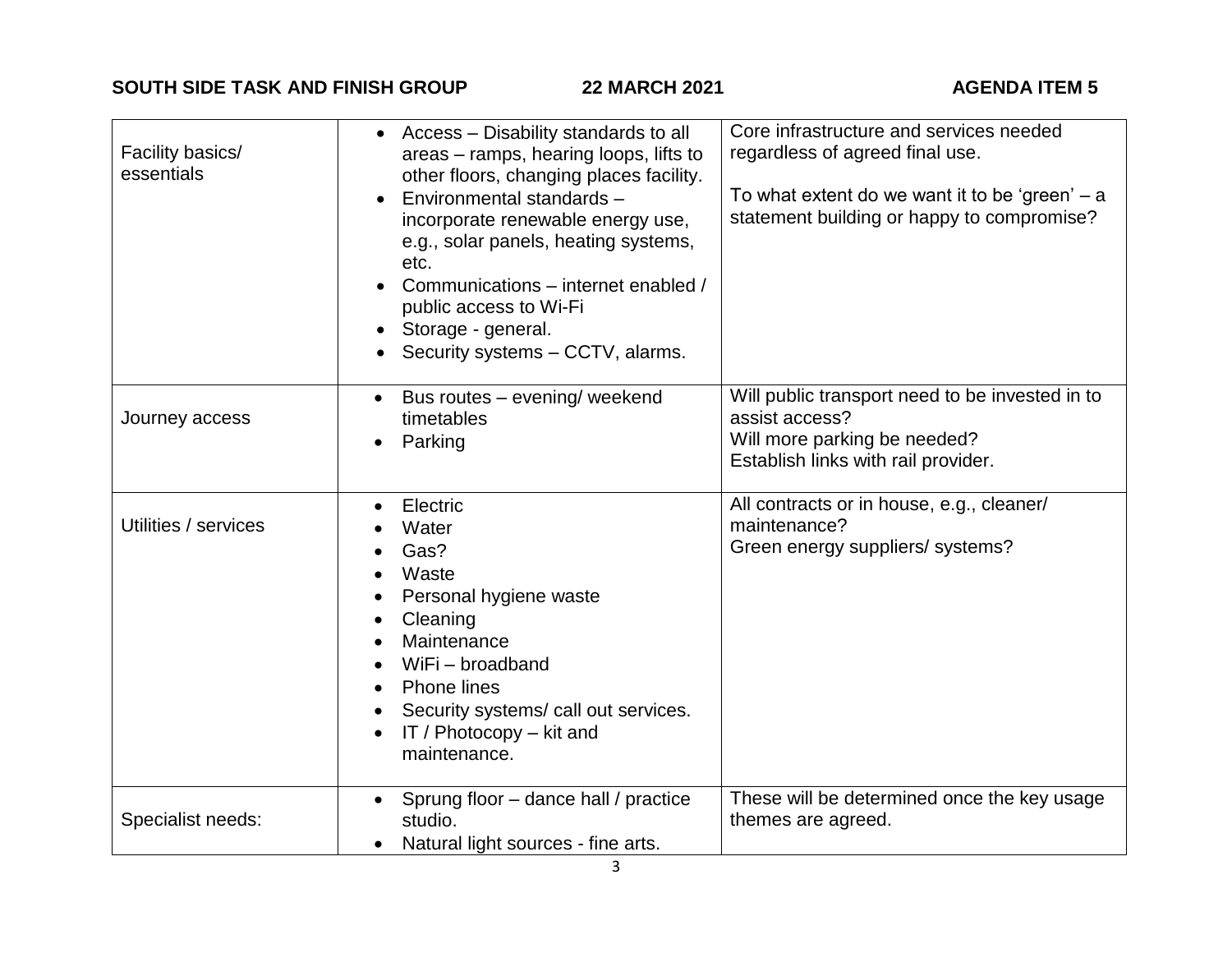|                                         | Specialist arts equipment - e.g.,<br>$\bullet$<br>pottery.<br>Sound proofing - rehearsal / music<br>activities.<br>Catering facilities.<br>$\bullet$<br>Bar facility.<br>Storage.<br>Stage / no stage - changing/ 'green'<br>rooms.<br>Motorised tiered seating.<br>$\bullet$<br>Gallery / Exhibition space.<br>$\bullet$<br>Business hub - business tools<br>access to broadband, IT kit,<br>photocopying, etc.<br>Meeting room facilities- presentation<br>equipment, wite boards, etc. | Understanding what each specialism entails<br>will determine the space required.<br>In turn, this starts to focus us on the footprint<br>of the building and what the overall financial<br>package is or needs to be.<br>e.g.,<br>access to natural light will strongly<br>impact on use as fine arts a studio<br>space.<br>Storage - always an underestimated<br>need.<br>Stage – and all the stage kit of lighting,<br>sound, that entails.<br>Sprung floor will determine whether it is<br>used for rehearsal space / dance<br>classes.<br>catering - serviceable area for users or<br>café? |
|-----------------------------------------|-------------------------------------------------------------------------------------------------------------------------------------------------------------------------------------------------------------------------------------------------------------------------------------------------------------------------------------------------------------------------------------------------------------------------------------------------------------------------------------------|-------------------------------------------------------------------------------------------------------------------------------------------------------------------------------------------------------------------------------------------------------------------------------------------------------------------------------------------------------------------------------------------------------------------------------------------------------------------------------------------------------------------------------------------------------------------------------------------------|
| Capacity verses<br>versatility of space |                                                                                                                                                                                                                                                                                                                                                                                                                                                                                           | No straightforward like-for-like yet to provide a<br>comparison -<br>theatre style / banquet / standing:<br>e.g.<br>217 / 170<br>/350<br>- Neeld:<br>200 / 120<br>- Rufus:<br>/250<br>- LB Library:<br>160/<br>$/$ -<br>$\omega_{\rm{max}}$<br>- Astral Park:<br>/140<br>$\prime$ -<br>$\sim$ 10 $\pm$                                                                                                                                                                                                                                                                                          |
| Staffing considerations -               | <b>Centre Manager</b><br>$\bullet$<br><b>General Admin</b><br>In-house technician/s<br>$\bullet$<br><b>Marketing/Promotions</b><br>$\bullet$<br>Security<br><b>Ushers</b><br>Volunteer coordinator                                                                                                                                                                                                                                                                                        | A split between a core of professionals<br>and volunteers.<br>Option to buy-in services, e.g., box<br>office/ticketing, marketing, TBC<br>Depends on the ;'specialism' needed.                                                                                                                                                                                                                                                                                                                                                                                                                  |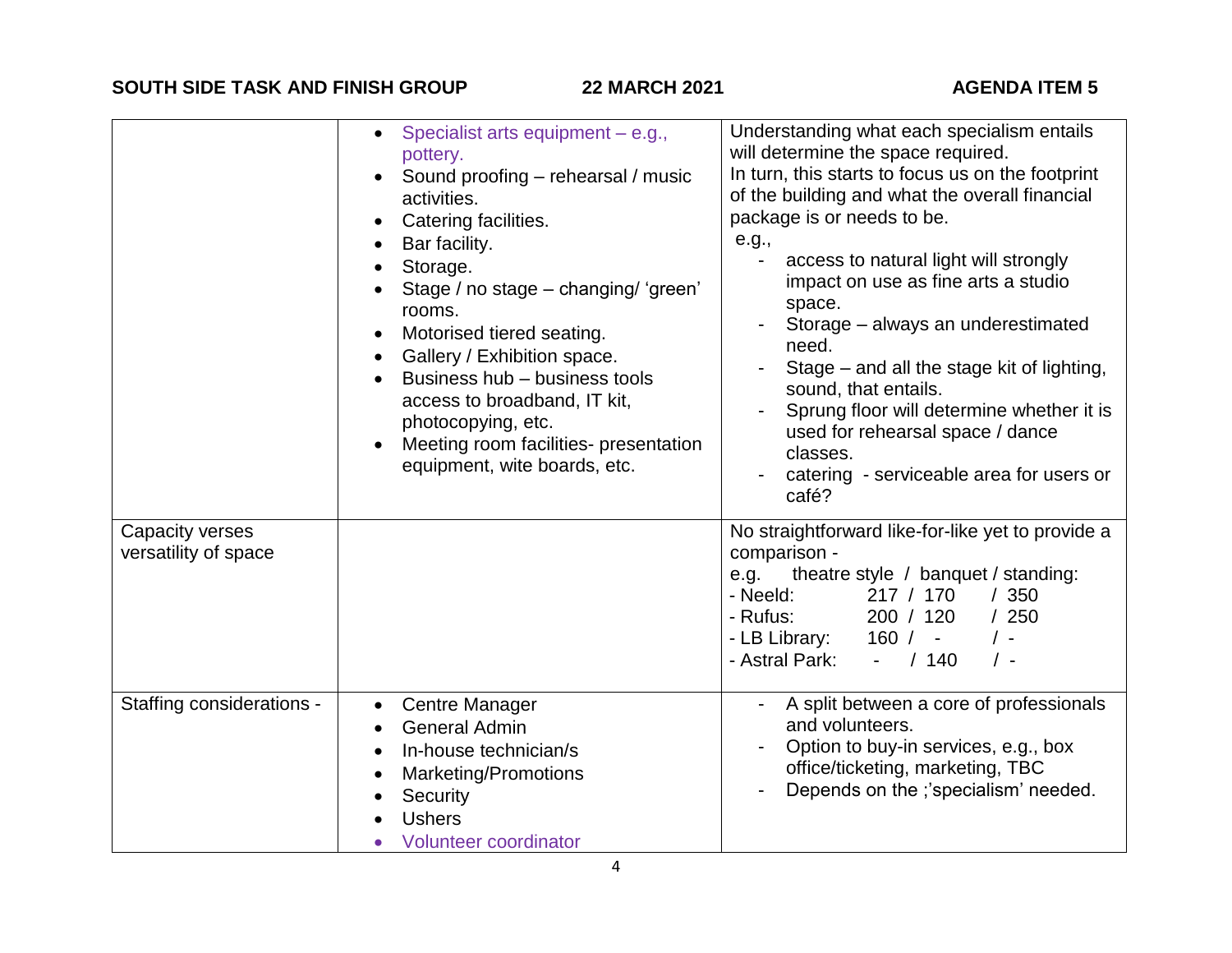|                                                 | $\cdot$                                        |                                                                                                                                                                                                                                                                                                                                                      |  |  |
|-------------------------------------------------|------------------------------------------------|------------------------------------------------------------------------------------------------------------------------------------------------------------------------------------------------------------------------------------------------------------------------------------------------------------------------------------------------------|--|--|
| <b>IDEAS / OPTIONS - more detailed thoughts</b> |                                                |                                                                                                                                                                                                                                                                                                                                                      |  |  |
| Meeting / breakout<br>rooms                     | Variety of sizes or all one size?<br>$\bullet$ | Wide variety of clubs, societies etc have<br>indicated such facilities would be useful and<br>there is a demand. Would allow workshops,<br>some other activities (parties?) etc. A central<br>location for mother/toddler groups could also<br>be considered                                                                                         |  |  |
| Conference facility                             |                                                | There is an absence of a significant central<br>facility – would a hotel on the site provide<br>instead? Social functions, dinners, receptions,<br>product launches and events like weddings<br>could also be catered for though this may be<br>possible with something less formal than a<br>conference facility (eg larger meeting room<br>above). |  |  |
| <b>Exhibition Space</b>                         |                                                | Could be used also for other activities but<br>organisations like the LB Historical Society or<br>Arts Society would welcome central facility                                                                                                                                                                                                        |  |  |
| Museum or Heritage<br>Centre or Arts            |                                                | There is a notable lack of such a facility in the<br>town and many artefacts etc in garages, lofts<br>etc as well as an active Historical Society. A<br>visitor centre would be an attraction.                                                                                                                                                       |  |  |
| Café/bar                                        |                                                | Ancillary and complementary to other uses as<br>well as providing income                                                                                                                                                                                                                                                                             |  |  |
| <b>Arts and Performance</b><br>Space            |                                                | There is evidence of a void in a suitable<br>reasonably sized facility in the town for the<br>performing arts with numerous<br>individuals/organisations in the town who have<br>expressed their interest in using one if it were<br>available. Retractable seating would enable a<br>multi-use space (e.g., Chippenham). Would                      |  |  |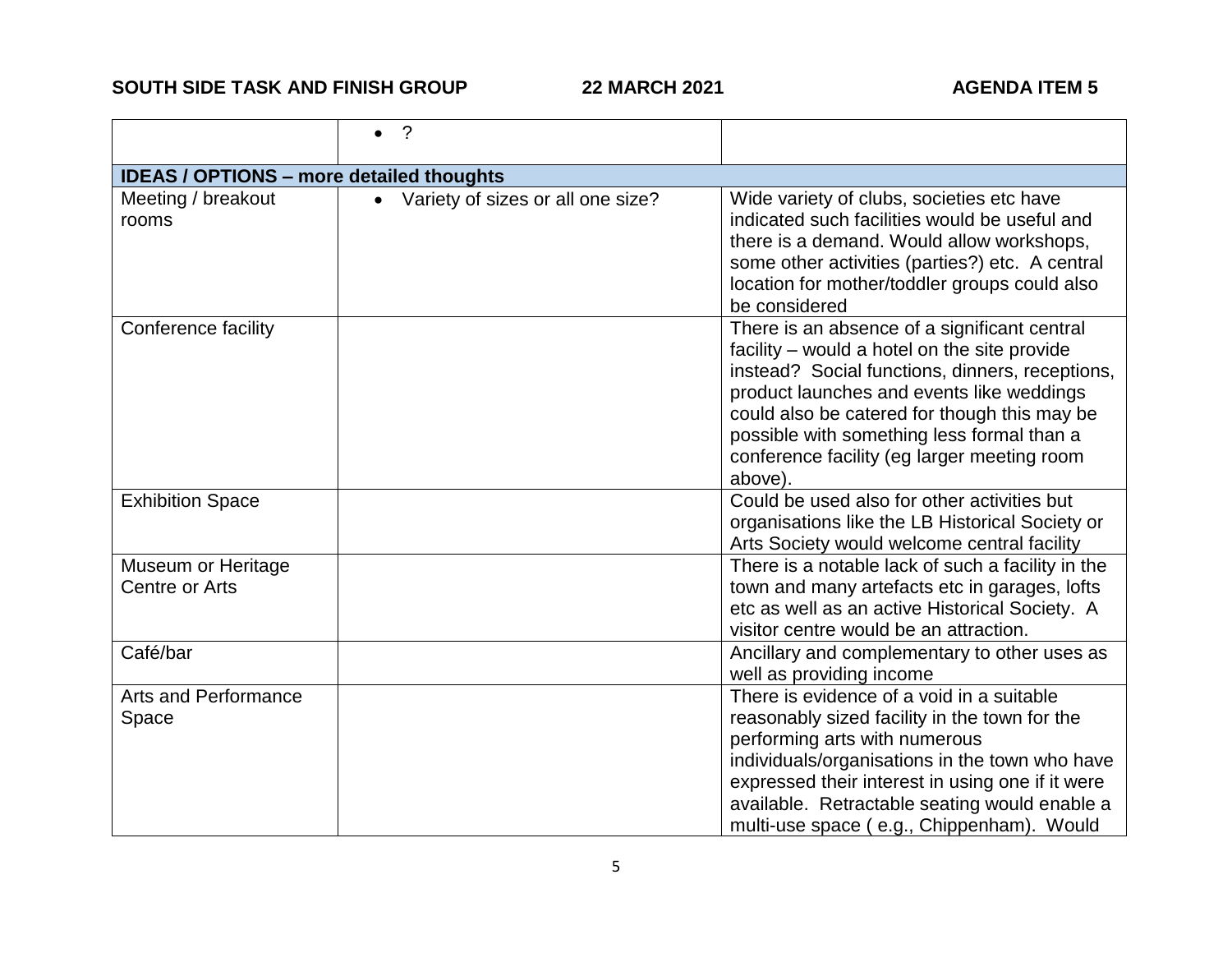|                                  |                                                                   | need to be complementary to what the Library<br>Theatre is able to offer. Rehearsal space and<br>a dance area are also relevant in this context,<br>though there could be an overlap with meeting<br>rooms above.                                                                                                                                                                                                                                                                                       |
|----------------------------------|-------------------------------------------------------------------|---------------------------------------------------------------------------------------------------------------------------------------------------------------------------------------------------------------------------------------------------------------------------------------------------------------------------------------------------------------------------------------------------------------------------------------------------------------------------------------------------------|
| <b>Small business facilities</b> |                                                                   | The Rufus Centre at Flitwick profitably houses<br>a number of small businesses, and business<br>start up/hot desk facilities could also be<br>considered. At present Leighton-Linslade start<br>up businesses have to look to Dunstable etc<br>for an office facility.                                                                                                                                                                                                                                  |
| OPPORTUNITIES FOR CONSIDERATION  |                                                                   |                                                                                                                                                                                                                                                                                                                                                                                                                                                                                                         |
| <b>Town Council Offices</b>      | Previous development brief.                                       | The possible relocation of the Town Council<br>from the White House has also been<br>suggested. This is a very significant item were<br>it to be considered but could be linked e.g.<br>with any Central Bedfordshire Council<br>presence in the town. Consideration could<br>also be given to relocation of the TACTIC<br>children's centre.<br>Potential for community rooms to be part of<br>the same facility $-$ maximising use of rooms if<br>not in use by council, e.g., committee<br>meetings. |
| <b>Soft Play Facility</b>        | LLTC corporate objective. Added to<br>Partnership List (LLTC/CBC) | This has been mentioned as a candidate for a<br>central location (though it could be argued<br>given size of premises required, parking etc<br>that a less central position is preferable).                                                                                                                                                                                                                                                                                                             |
| Police Hub                       |                                                                   | If even more of a long shot, there is<br>considerable lobbying at present to get a<br>publicly accessible police hub in the centre of<br>town as part of an enhanced police presence<br>rather than the current small facility (not                                                                                                                                                                                                                                                                     |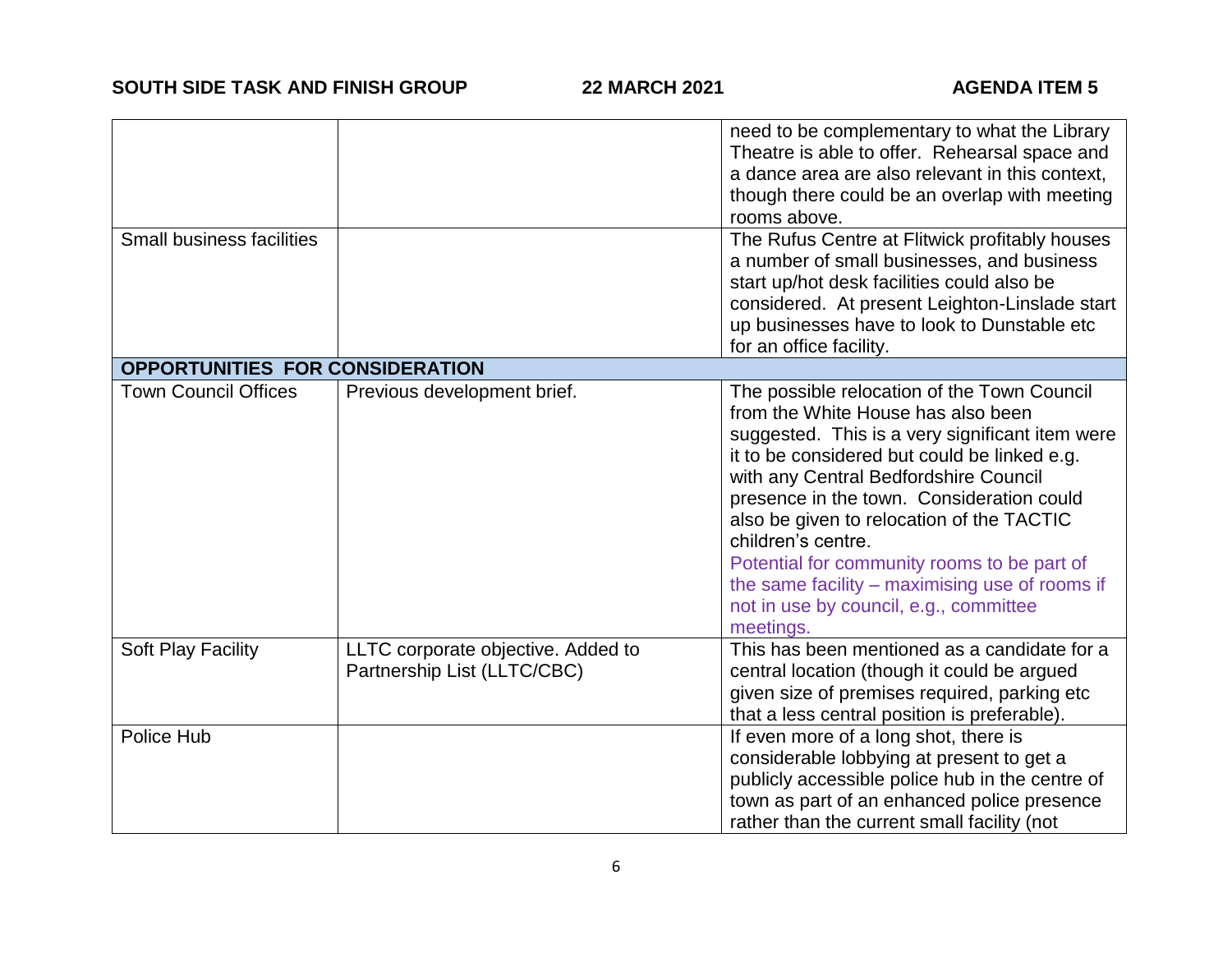|                              |                                                                                   | accessible by the public) shared with the fire<br>service.                                                                                                                                                                                                                                                                                                |
|------------------------------|-----------------------------------------------------------------------------------|-----------------------------------------------------------------------------------------------------------------------------------------------------------------------------------------------------------------------------------------------------------------------------------------------------------------------------------------------------------|
| <b>TACTIC Youth Facility</b> | LLTC corporate plan to seek alternative<br>venue for TACTIC youth services.       | House the TACTIC in a new venue releases<br>the building in Hockliffe $St$ – sell to contribute<br>to a new venue or it can house a<br>museum/heritage venue.<br>This incorporates increasing access to positive<br>activities for young people depending what<br>facilities are included / audience development<br>for future participation in the arts. |
| Cinema                       |                                                                                   | <b>Library theatre</b>                                                                                                                                                                                                                                                                                                                                    |
| <b>Art lessons</b>           |                                                                                   | Specific art forms such as pottery may require<br>dedicated space to the equipment<br>used/needed e.g., pottery wheels.                                                                                                                                                                                                                                   |
| <b>Early Years groups</b>    |                                                                                   | Permanent or at certain times.                                                                                                                                                                                                                                                                                                                            |
| <b>Existing facilities</b>   | Invest in existing facilities to repurpose<br>and/or broaden their use and remit. | e.g., Tiddenfoot,<br>What gaps do other facilities have that they<br>want to fill?                                                                                                                                                                                                                                                                        |
| Performing arts              | Performance space vs rehearsal space                                              |                                                                                                                                                                                                                                                                                                                                                           |
| <b>Business</b>              | incubator<br>start up space<br>hot-desk (working from home)                       | <b>Potential focus on Creative arts</b>                                                                                                                                                                                                                                                                                                                   |

# **Other/Comments (22/03/21):**

Little Luvvies – children's dance, singing, drama – seeking larger space to buy/rent land.

Artist's workshops – art lessons/pottery lessons.

Community meeting space / Performing arts / Some things exist / Something don't exist / Starter businesses /

Space / locations /